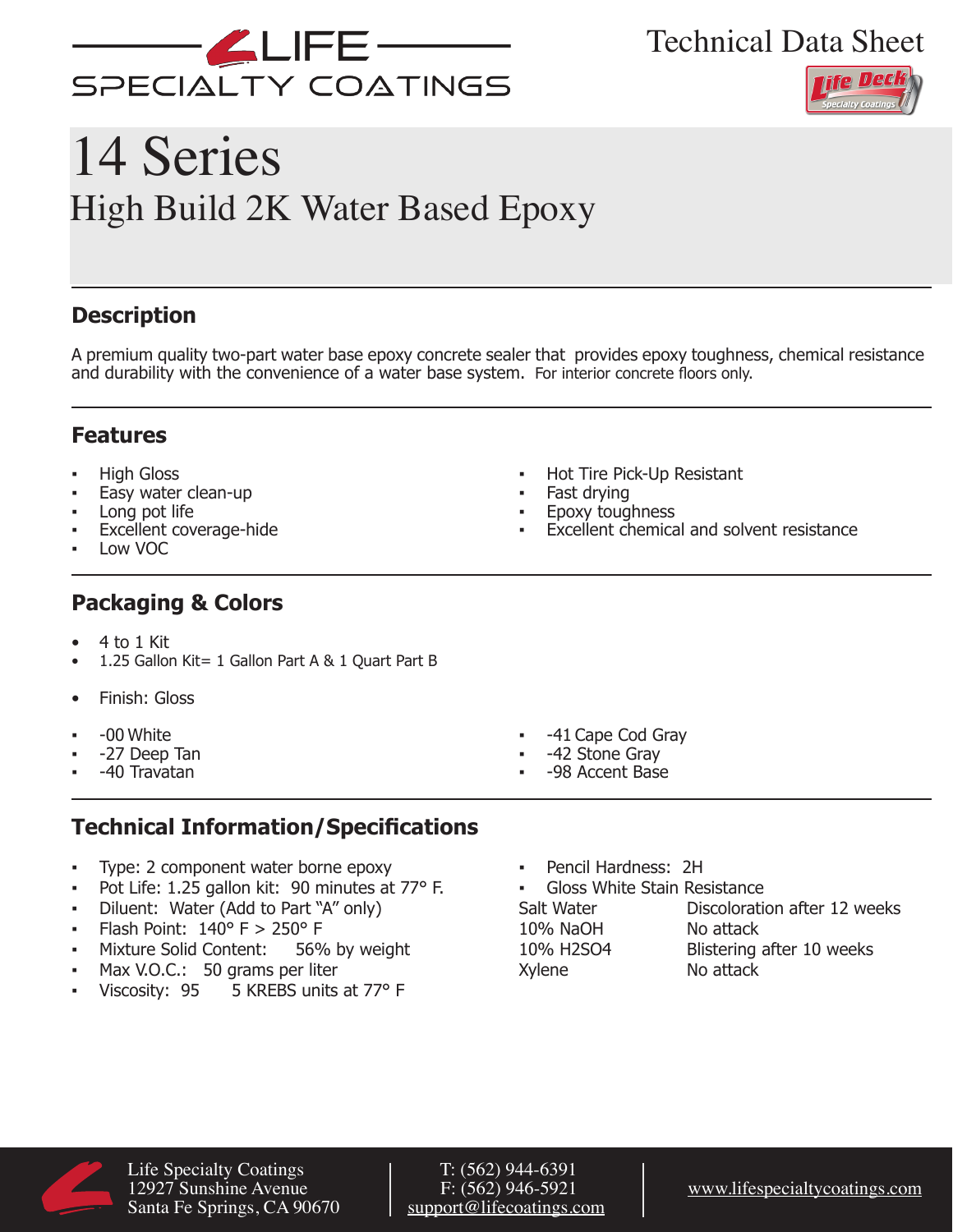

## **Preparation & Application**

- Surface must be structurally sound, dry and free of oil, grease, curing agents, dirt, dust or other foreign material that may prevent proper adhesion. Surface must be porous and profiled (See Preparation section.) The concrete should be at least 2500 psi and feel like 30-grit sandpaper. The concrete should be porous and be able to absorb water. A minimum of 28 days cured is required on all concrete. Relative humidity in the concrete floor slab should be below 80% (per ASTMF-2170).
- Before starting flooring work, test existing concrete slab to make sure there is no efflorescence, moisture and/ or high levels of alkalinity.
- Calcium chloride tests should be conducted to determine if the concrete is sufficiently dry for an epoxy flooring installation in accordance with the latest edition of ASTM F 1869, *Standard Test Method for Measuring Vapor Emission Rate of Concrete Subfloor Using Anhydrous Calcium Chloride.*
- Failing to adhere to these strict guidelines can result in product delamination, discoloration, blistering, or all together failure of the coating system. Testing is the responsibility of the applicator. Life Paint bears no responsibility for failures due to any of the above conditions.

**Cleaning:** Clean surface entirely with TSP and rinse completely with water several times. Remove mildew or algae using 50/50 blend of household bleach and water. (Do not allow bleach to come into contact with acid). Read bleach instructions and warnings carefully before using. Rinse thoroughly.

**Crack Preparation:** Use a concrete diamond blade to cut out all cracks and joints to 1/4 inch width and 1/4 inch depth. Clean joints thoroughly and remove all concrete dust and debris.

#### **Etching:**

- Clean surface entirely with Liquid TSP and rinse completely with water several times. The surface must be porous enough to allow the product to soak in. Surface should feel like 30 grit sand paper.
- Prepare surface by either shotblasting, grinding, Liquid Grind® (approved liquid etch) or, if a previous coating is currently installed, sanding. Prepare concrete profile equal to CSP 2-3 as specified by ICRI (International Concrete Repair Institute. When using a mechanical method, be sure not to be too aggressive leaving behind grind marks or grinding it to a smooth surface.

**Mildew:** DO NOT PAINT OVER MILDEW. Mildew is a fungus, brown, black, gray or even white in color, and will rapidly grow through any coating applied over it. A solution of 50% household bleach and 50% water will kill the mildew. See precautions on bleach label for handling before using.

**Self Priming Requirements:** Gently blend approximately 1 gallon of water with 1 gallon of 14 Series part A thoroughly, scraping the sides and bottom of the container. Then add 1 quart of 14 Series part B to the part A mixture and apply as thin as possible, approximately 600-800 sq. ft. per batch. (2.25 gallons)

**Mixing:** MIX 4 PARTS "A" WITH 1 PART "B" IN BATCHES NO LARGER THAN 1.25 GALLON AT A TIME EXCEPT AS NOTED ABOVE UNDER "SELF PRIMING REQUIREMENTS".

**Top Coat:** In a clean and dry bucket, mix 4 parts A and 1 part B together using an agitator, jiffy mixer or stir stick. Mix slowly for at least 2 minutes or until completely combined. **Prepare only the amount you can use in 90 minutes in quantities of no more than 1.25 gallons at a time.** Pot life is approximately 90 minutes.

**Application:** For best results on horizontal surfaces, **pour the entire mixture evenly onto the surface as soon as possible after mixing.** Use a lint-free, 3/8" nap roller, or squeegee to spread mixture over the surface, backrolling the area to be coated. For best results apply at least 2 coats at 250 sq. ft. per gallon. Clean tools with soap and water before curing begins. To increase skid resistance, stir in an approved non-skid additive into your A & B mixture.



Life Specialty Coatings<br>12927 Sunshine Avenue F: (562) 944-6391 Santa Fe Springs, CA 90670

F: (562) 946-5921 [www.lifespecialtycoatings.com](http://www.lifespecialtycoatings.com)<br>support@lifecoatings.com